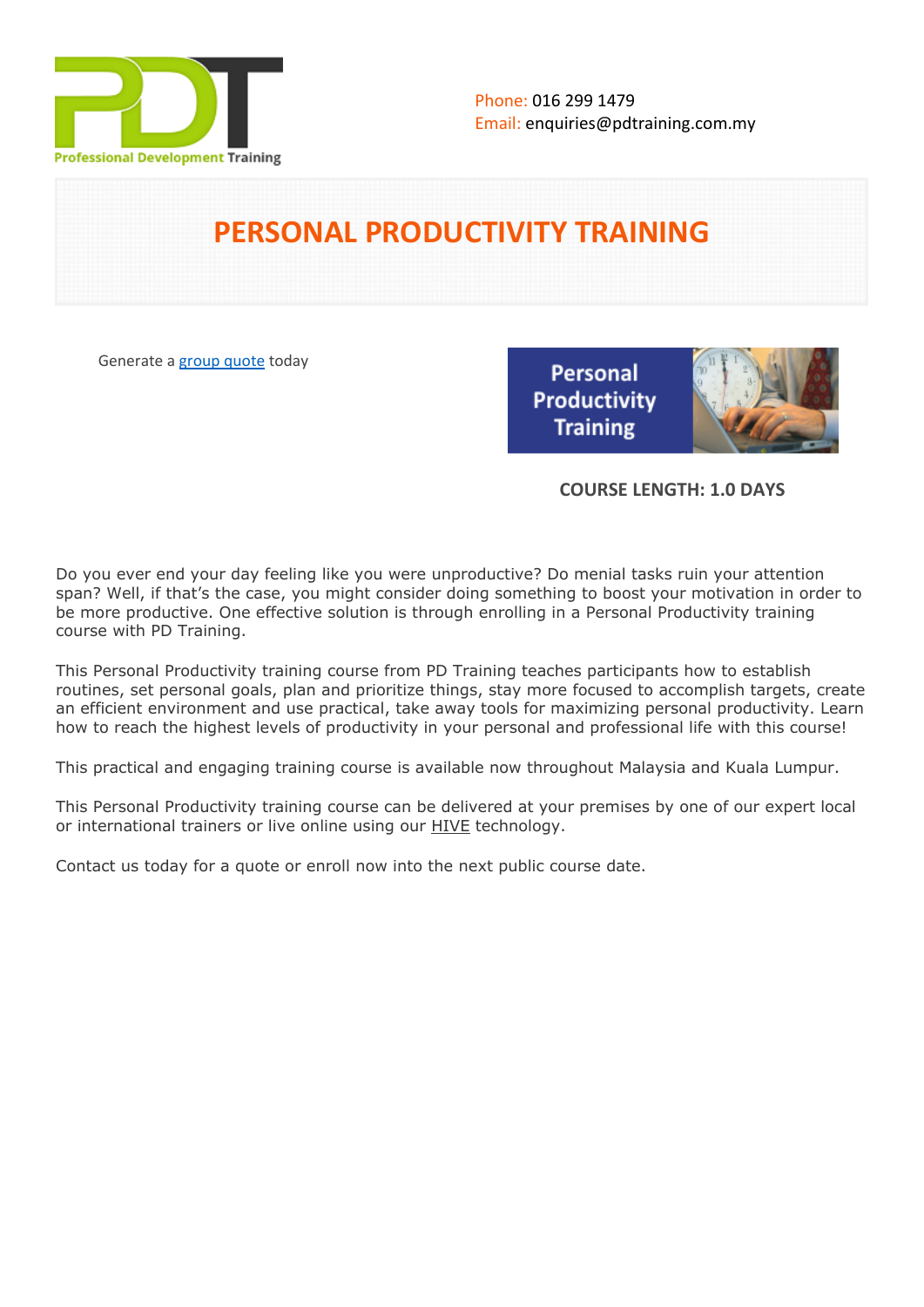#### **PERSONAL PRODUCTIVITY TRAINING COURSE OUTLINE**

#### **FOREWORD**

Most people find that they wish they had more time in a day. This workshop will show participants how to organize their lives and find those hidden moments. Participants will learn how to establish routines, set goals, create an efficient environment, and use time-honored planning and organizational tools to maximize their personal productivity.

#### **OUTCOMES**

- Set & evaluate SMART goals (specific, measurable, achievable, relevant & timed)
- Learn to use routines to maximize productivity
- Master numerous scheduling tools for efficient use of time
- Learn to stay on top of a to-do list
- Learn how to start new tasks & projects on the right foot
- Master basic project management techniques
- Organize physical & virtual workspaces for maximum efficiency
- Take back time from e-mail & handheld devices
- Learn to tackle procrastination

#### **MODULES**

#### **Lesson 1: Getting Started**

- Workshop Objectives
- Pre-Assignment Review

#### **Lesson 2: Setting SMART Goals**

- The Three P's
- The SMART Way
- **•** Prioritizing Your Goals
- Evaluating and Adapting

#### **Lesson 3: The Power of Routines**

- What is a Routine?
- Personal Routines
- **•** Professional Routines
- Six Easy Ways to Simplify Your Life

#### **Lesson 5: Keeping Yourself on Top of Tasks**

- The One-Minute Rule
- The Five-Minute Rule
- What to do When You Feel like You're Sinking

#### **Lesson 4: Scheduling Yourself**

- The Simple Secret of Successful Time Management
- Developing a Tracking System
- Scheduling Appointments
- Scheduling Tasks

#### **Lesson 6: Tackling New Tasks and Projects**

- The Sliding Scale
- A Checklist for Getting Started
- Evaluating and Adapting